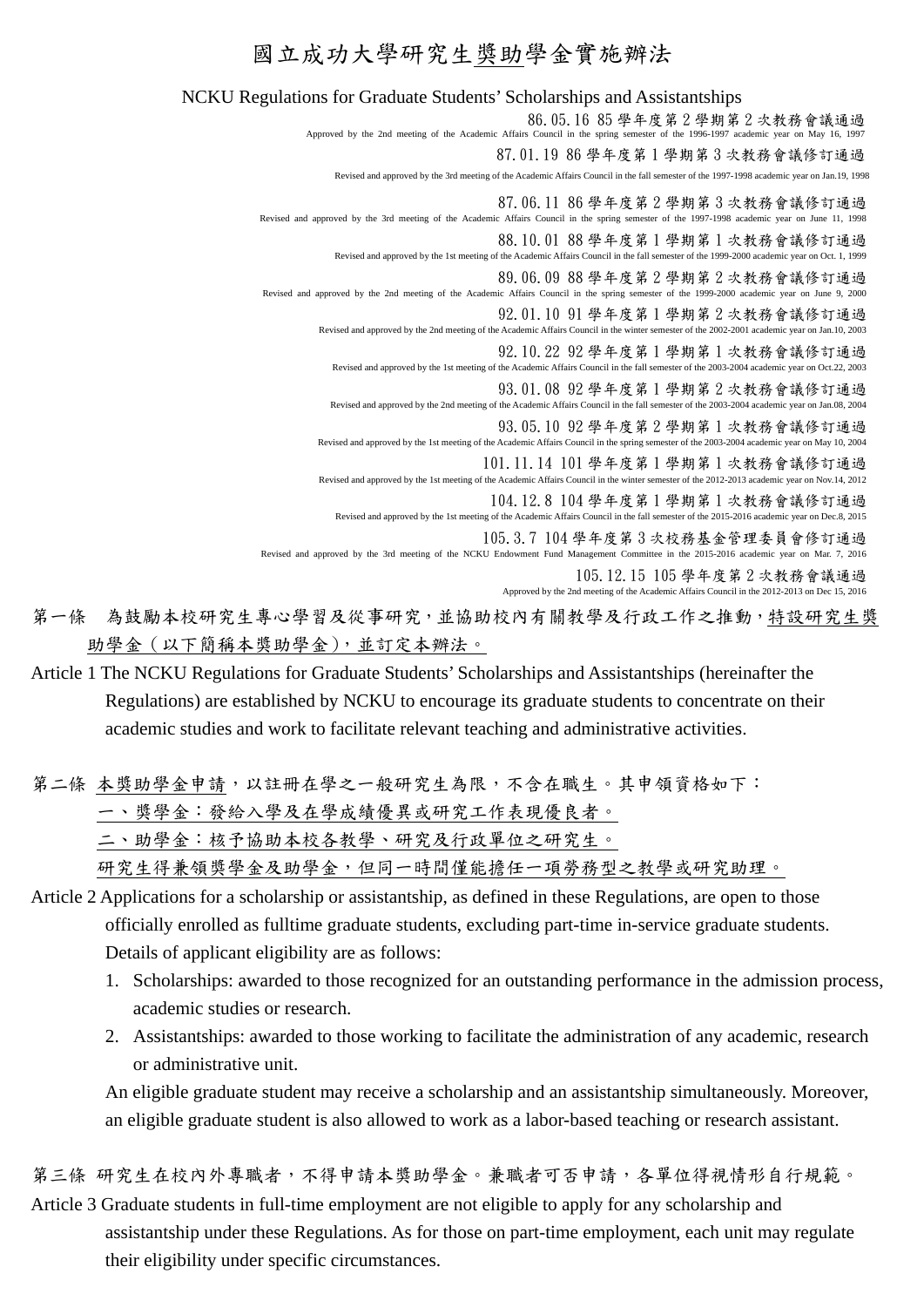- 第四條 博士班獎學金以每人每月支領新臺幣二萬五千元為限、碩士班獎學金以每人每月支領新臺幣一萬 八千元為限。
- Article 4 A doctoral student, as a scholarship recipient, is subject to a maximum monthly payment of NT\$25,000. A master's degree student is subject to a maximum monthly payment of NT\$18,000.
- 第五條 研究生獎助學金總額分成三部分:50%為獎學金、38%為助學金、12%為校控留款助學金。獎學金不 得作為勞務型兼任教學助理之工作酬勞。助學金得併入獎學金額度規劃使用。其分配標準如下: 一、獎學金:
	- (一)依據學生數權數總額比例分配經費,碩士班研究生權值一、博士班研究生權值六。
	- (二)本獎學金名額之計算碩士班以第一、二學年之一般生,博士班以第一、二、三學年之一般 生為準。
	- (三)博、碩士班研究生總人數以八倍教師數(含助理教授以上)為上限。
	- 二、助學金:
	- (一)依據單位所屬教師授課負擔(學分乘選課人數)權數總額比例分配經費,大學部講義課程 權值一、 實習課程權值一·五,研究所課程權值二。
	- (二)獨立研究所助學金分配名額與學生數之比例得酌予提高,但以全校有系有所最低比例之單 位為上限(獨立研究所係指未開授大學部共同課程或學院內未有獨立學系支援之研究 所)。
	- 三、校控留款:支援基礎學科及行政單位之需求,視經費及實際需求分配額度。
- Article 5 The school budget for graduate student scholarships and assistantships consists of 50% designated as a scholarship fund, 38% designated as an assistantship fund and 12% designated as a school-reserved fund. A scholarship grant shall not serve as any payment to a labor-based teaching assistant. The assistantship fund may be integrated into the scholarship fund.

The distribution criteria for scholarship and assistantship recipients are as follows:

- 1. Scholarship:
- (1) Based on the weighted number of graduate students in each graduate institute, calculated using the following formula: Weighed number=number of master's program students + number of doctoral program students multiplied by six.
- (2) Calculation of the recipient quota is based on the number of master's program students in the first two years of studies and the number of doctoral program students in the first three years of studies.
- (3) The maximum weighted number of graduate students shall not exceed eight times the number of faculty members (including assistant professors and above).
- 2. Assistantship:
- (1) Based on the weighted calculation of the teaching load of all faculty members. The teaching load of each course is calculated using the following formula: Number of credit-hours multiplied by the number of enrolled students. The weighted teaching load is calculated with a weighted calculation of each undergraduate course multiplied by one, each internship course multiplied by 1.5, and each graduate course multiplied by two.
- (2) The recipient quota of an independent graduate institute may be increased on the condition that the number shall not exceed the lowest calculated quota of a department with an affiliated graduate institute. (An independent graduate institute refers to an academic unit that offers no undergraduate program or that is not affiliated with any department.)
- 3. School-reserved Fund:

The fund shall be used to serve the demands of the curriculum of basic subjects and relevant